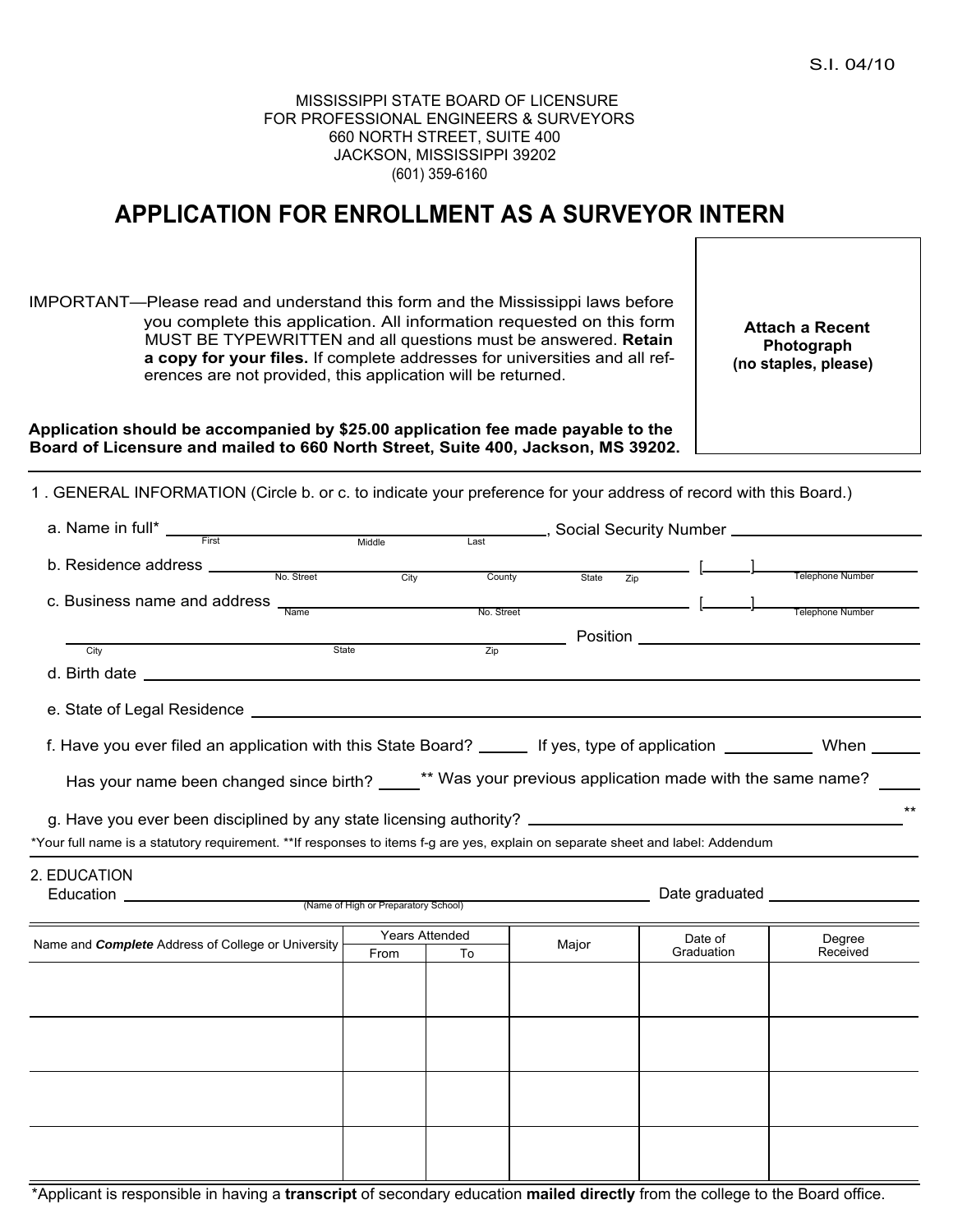## 3. EXPERIENCE RECORD - If complete addresses are not provided, this application will be returned.

| E                                                                                                      |                          | TITLE OF POSITION, NAME OF EMPLOYER, AND                                                                                                                                                                                                                                                                                                                                                                                             | <b>TIME</b><br>Years and/or number of months |                             |                                  |                                                                                                                                                       |
|--------------------------------------------------------------------------------------------------------|--------------------------|--------------------------------------------------------------------------------------------------------------------------------------------------------------------------------------------------------------------------------------------------------------------------------------------------------------------------------------------------------------------------------------------------------------------------------------|----------------------------------------------|-----------------------------|----------------------------------|-------------------------------------------------------------------------------------------------------------------------------------------------------|
| n<br>$\ensuremath{\mathsf{g}}\xspace\ensuremath{\mathsf{N}}\xspace$<br>a u<br>g m<br>e b<br>m e<br>e r | Dates<br>From<br>(MM/YY) | CHARACTER OF EACH ENGAGEMENT. Make statements<br>concise and explicit, include magnitude and complexity of<br>work on which engaged, your duties and degree of<br>responsibility. LIST ENGAGEMENTS IN CHRONOLOGICAL<br>ORDER, EARLIEST ENGAGEMENT AS NO. 1. DOUBLE<br>SPACE BETWEEN ENGAGEMENTS. (Do not let description<br>of engagements run into columns for date or time.) ALL<br>TIME SINCE HIGH SCHOOL OR AGE 18 (whichever is | $[1]$                                        | $[2]$                       | $[3]$<br>Surveying<br>Experience | Name, Title and Complete<br>Address of Licensed Prof-<br>essional Surveyor who bore<br>responsibility for surveying<br>experience listed in Column 3. |
| n<br>t                                                                                                 | To<br>(MM/YY)            | later) MUST BE ACCOUNTED FOR, INCLUDING<br>MILITARY, ILLNESS, UNEMPLOYMENT, ETC.                                                                                                                                                                                                                                                                                                                                                     | Academic<br>Engagement                       | Non-Surveying<br>Employment | prior to FLS<br>examination      |                                                                                                                                                       |
|                                                                                                        |                          |                                                                                                                                                                                                                                                                                                                                                                                                                                      |                                              |                             |                                  |                                                                                                                                                       |
|                                                                                                        |                          |                                                                                                                                                                                                                                                                                                                                                                                                                                      |                                              |                             |                                  |                                                                                                                                                       |
|                                                                                                        |                          | Summary (Actual time in years and months)                                                                                                                                                                                                                                                                                                                                                                                            |                                              |                             |                                  |                                                                                                                                                       |